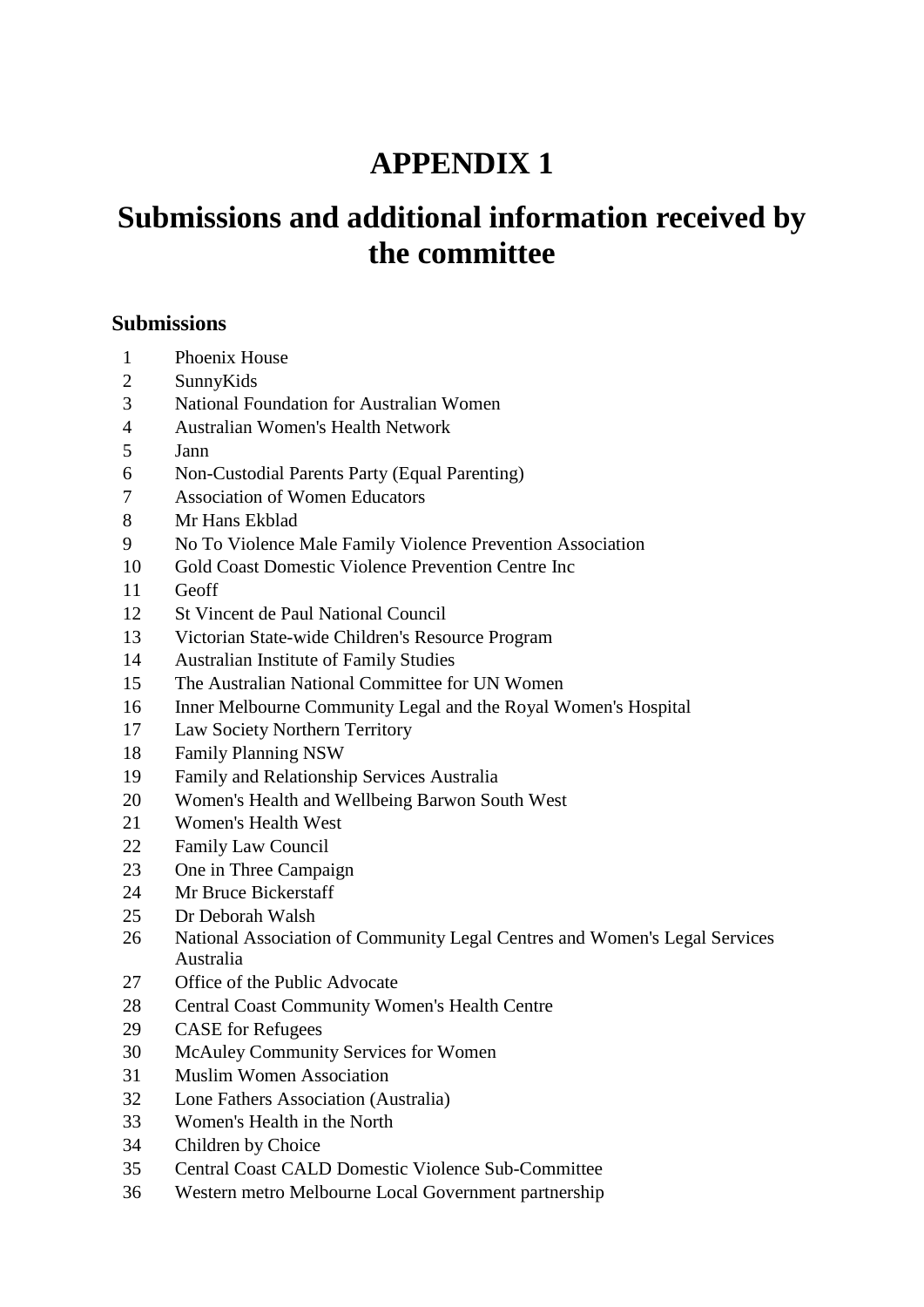| <br>× |             |
|-------|-------------|
|       |             |
|       | I<br>×<br>٧ |

| 28 |                                                                       |
|----|-----------------------------------------------------------------------|
| 37 | Women's Health Queensland Wide Inc                                    |
| 38 | Coalition of Women's Domestic Violence Services South Australia       |
| 39 | Queensland Indigenous Family Violence Legal Service                   |
| 40 | <b>WIRE Women's Information</b>                                       |
| 41 | Hunter Community Legal Centre                                         |
| 42 | Mrs Ana Borges                                                        |
| 43 | Oz Kiwi                                                               |
| 44 | Emanuel                                                               |
| 45 | Beryl Women Inc                                                       |
| 46 | <b>ACTU</b>                                                           |
| 47 | Women's House Shelta                                                  |
| 48 | Aboriginal Family Law Services (WA)                                   |
| 49 | <b>YWCA Australia</b>                                                 |
| 50 | Women with Disabilities Victoria                                      |
| 51 | National Family Violence Prevention Legal Services Forum              |
| 52 | Thai Information and Welfare Association                              |
| 53 | Victorian Health Promotion Foundation (VicHealth)                     |
| 54 | Federation of Ethnic Communities' Councils of Australia               |
| 55 | Anglicare WA                                                          |
| 56 | Finance Sector Union of Australia                                     |
| 57 | <b>Commonwealth Department of Social Services</b>                     |
| 58 | Caroline                                                              |
| 59 | <b>Equality Rights Alliance</b>                                       |
| 60 | Women's Health Victoria                                               |
| 61 | Women's Health in the South East                                      |
| 62 | Australian Women Against Violence Alliance                            |
| 63 | South Australian Premier's Council for Women                          |
| 64 | National Aboriginal and Torres Strait Islander Women's Alliance       |
| 65 | Ms Rebecca Clark                                                      |
| 66 | <b>Brimbank Melton Community Legal Centre</b>                         |
| 67 | Women's Legal Centre (ACT and Region)                                 |
| 68 | Australia's National Research Organisation for Women's Safety Limited |
| 69 | Melton City Council                                                   |
| 70 | <b>SHE</b>                                                            |
| 71 | <b>Neville</b>                                                        |
| 72 | Youth Affairs Council of South Australia (YACSA)                      |
| 73 | Aboriginal Family Violence Prevention and Legal Service Victoria      |
| 74 | Dr. Elizabeth Celi                                                    |
| 75 | <b>ACON</b>                                                           |
| 76 | <b>Revd Brian Tucker</b>                                              |
| 77 | Municipal Association of Victoria                                     |
| 78 | The Australian Family Association, Queensland Branch                  |
| 79 | MurrayLands Domestic Violence Service                                 |
| 80 | <b>Sisters Inside</b>                                                 |
| 81 | The Aged-care Rights Service Inc (TARS)                               |
| 82 | Victorian Equal Opportunity and Human Rights Commission               |
|    |                                                                       |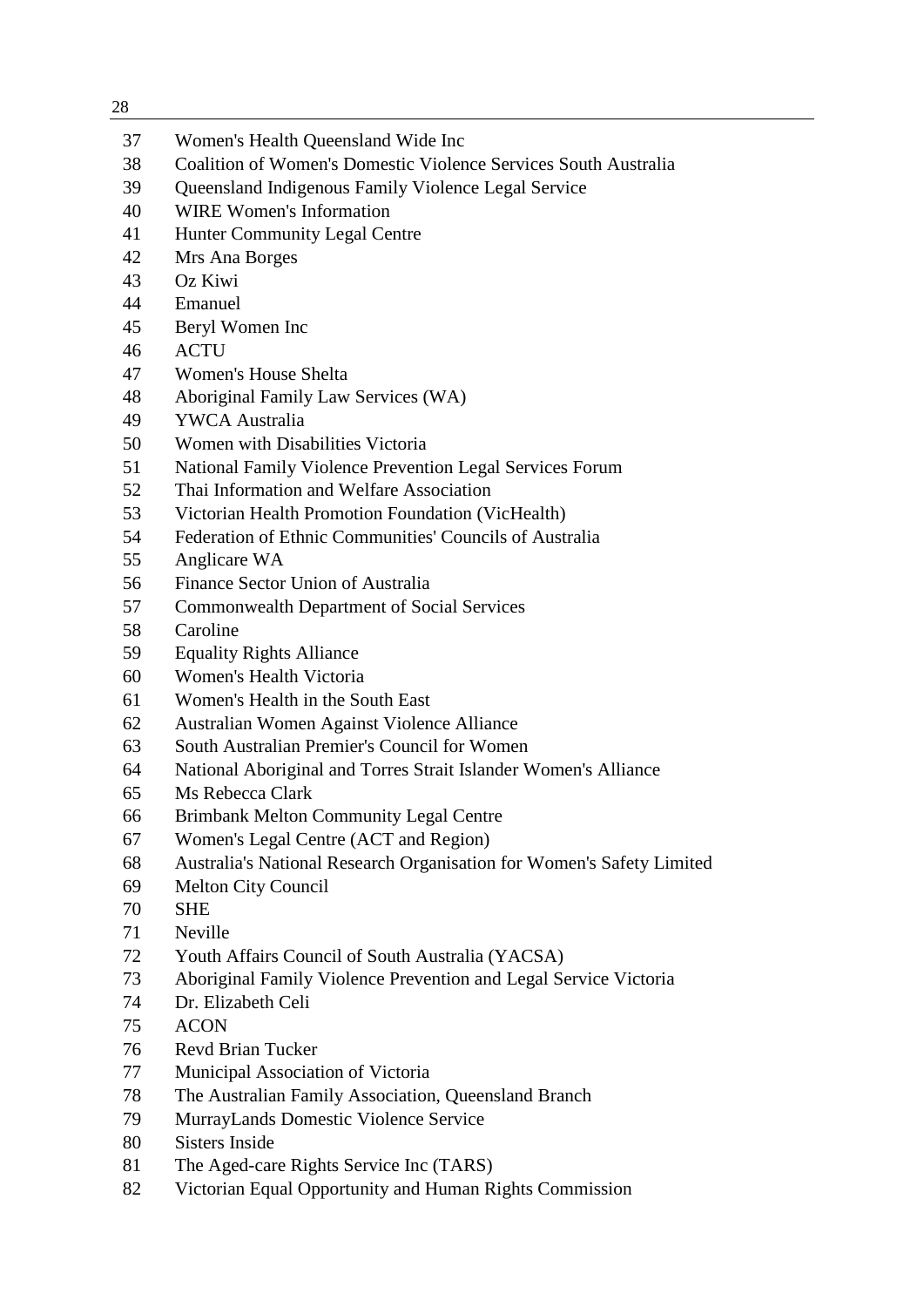- Western Australian Women's Health Network
- Caboolture Regional Domestic Violence Service
- Albert
- WEAVE
- Mr Paul Mischefski
- 88 Oueensland Domestic Violence Network
- Women's Council for Domestic and Family Violence Services (WA)
- Save the Children
- Mr Rod Bennett
- Victoria Police
- National Aboriginal and Torres Strait Islander Legal Services
- White Ribbon Australia
- The Royal Australian and New Zealand College of Psychiatrists
- Destroy The Joint
- Multicultural Centre for Women's Health
- Violence Free Families
- EMR Regional FV Partnership & Together for Equality & Respect
- Domestic Violence Prevention Council (ACT)
- Women's Centre for Health Matters
- Springvale Monash Legal Service
- Domestic and Family Violence Crisis Lines Australia Network (DFVCLAN)
- Women's Legal Services NSW
- ACT Women's Services Network
- The Salvation Army
- Wadeye Safe House
- Women's Legal Service Inc. (Queensland)
- Women's Domestic Violence Crisis Service (WDVCS) Victoria
- Eastern Community Legal Centre
- Top End Women's Legal Service
- Women's Legal Service Victoria
- National LGBTI Health Alliance
- Australasian Centre for Human Rights and Health
- Federation of Community Legal Centres (Victoria)
- Inner City Legal Centre
- Tasmanian Government
- Western Australian Police
- Australian Psychological Society
- University of Melbourne
- ACT Government
- The Law Society of New South Wales
- Domestic Violence Resource Centre Victoria
- Domestic Violence Victoria
- Good Shepherd Australia New Zealand and Wyndham Legal Service
- Australian Guardianship and Administration Council
- Family and Domestic Violence Advisory Group
- South Australian Government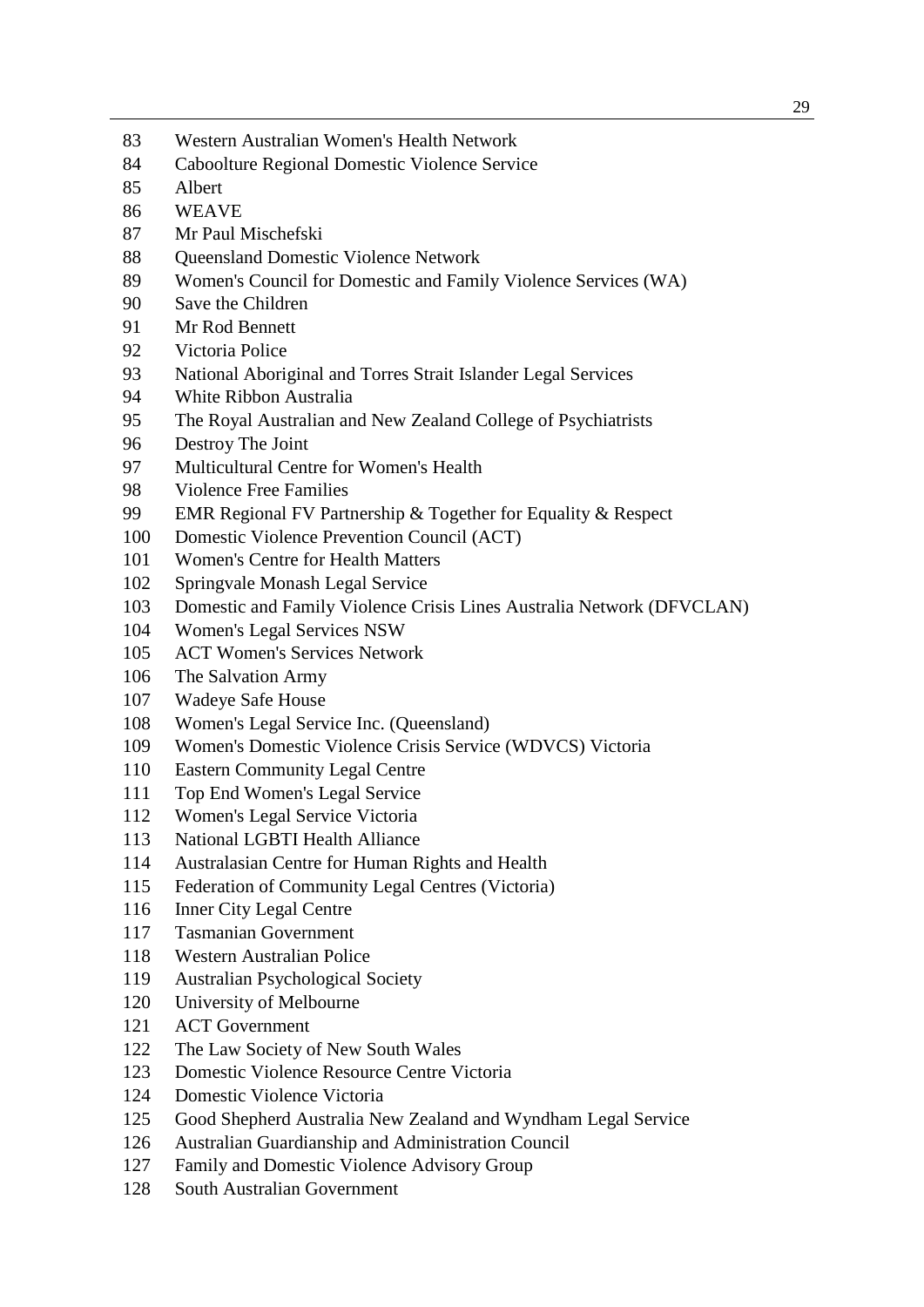| ۰.          |          |
|-------------|----------|
| I<br>٠<br>× | ۰.<br>v. |

| 129 | Redfern Legal Centre |  |
|-----|----------------------|--|
|     |                      |  |

- Law Council of Australia
- Relationships Australia
- Women with Disabilities ACT
- The Australian Human Rights Commission
- Aboriginal Peak Organisations Northern Territory
- Central Australian Women's Legal Service
- Mr Alan Corbett
- Queensland Police Service
- InTouch, Multicultural Centre against Family Violence
- Mr Steve Wickenden
- NSW Government
- Foundation to Prevent Violence against Women and their Children
- 142 National Cross-Disability Disabled Peopleâ€<sup>M</sup>s Organisations
- Mr Mercurio Cicchini
- Foundation for Alcohol Research and Education
- Ms Rosemary Batty
- SOS Women's Services
- The Honourable Diana Bryant AO, Chief Justice, Family Court of Australia
- Merinda
- Mr Robert Kennedy
- Safe Futures Foundation
- Families Australia
- Independent Regional Mothers
- Australian Liquor Stores Association
- Victorian Government
- RiSE Queensland
- VANISH Inc.
- Secretariat of National Aboriginal and Islander Child Care
- Northern Territory Government
- ACT Domestic Violence Crisis Centre (DVCS)
- Daydawn Advocacy Centre
- Government of Western Australia, Department of Housing
- Women with Disabilities (WWDA) and University of NSW (UNSW)
- James Cook University Australia, Brain Injury Australia and The Cairns Institute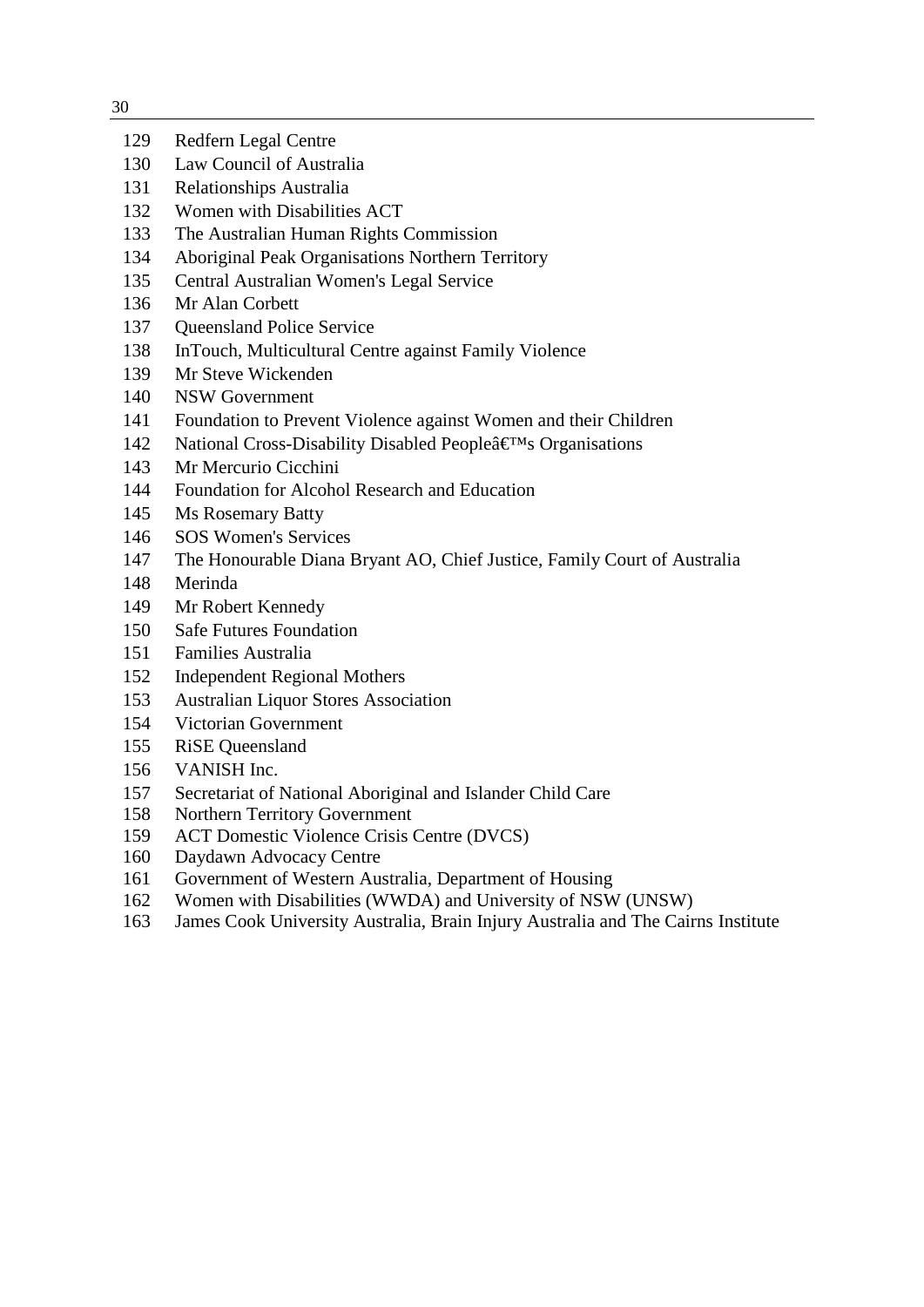## **Additional information**

- 1 Correspondence from Minister Assisting the Prime Minister for Woman, Senator the Hon Michaelia Cash, received 13 August 2014
- 2 Correspondence from FECCA Woman's Chair, Ms Pallavi Sinha, received 31 October 2014
- 3 Correspondence from Women's Legal Service, received 10 November 2014
- 4 Correspondence from Department of Social Services, received 7 November 2014
- 5 Additional information from Finance Sector Union of Australia, received 26 November 2014
- 6 Correspondence from Department of Foreign Affairs and Trade, received 5 December 2014

## **Answers to Questions taken on Notice**

- 1 Answer to question taken on notice from Melbourne Public hearing, 5 November 2014, provided by No to Violence, received 16 November 2014
- 2 Answer to question taken on notice from Canberra Public hearing, 15 October 2014, provided by the Attorney-General's Department and the Department of the Prime Minister and Cabinet, received 6 November 2014
- 3 Answer to question taken on notice from Melbourne Public hearing, 5 November 2014, provided by inTouch Multicultural Centre against Family Violence, received 25 November 2014
- 4 Answer to question taken on notice from Sydney Public hearing, 4 November 2014, provided by Finance Sector Union of Australia, received 26 November 2014
- 5 Answer to question taken on notice from Melbourne Public hearing, 5 November 2014, provided by Federation of Community Legal Centres, received 16 November 2014
- 6 Answers to questions taken on notice from Brisbane Public hearing, 6 November 2014, provided by National Aboriginal and Torres Strait Islander legal Services, received 1 December 2014
- 7 Answers to questions taken on notice from Sydney Public hearing, 4 November 2014, provided by Australia's National Research Organisation for Women's Safety, received 1 December 2014
- 8 Answers to questions taken on notice from Canberra Public hearing, 15 October 2014, provided by Family and Relationship Services Australia, received 3 December 2014
- 9 Answer to question taken on notice from Melbourne Public hearing, 5 November 2014, provided by Domestic Violence Resource Centre Victoria, received 8 December 2014
- 10 Answer to question taken on notice from Canberra Public hearing, 15 October 2014, provided by Women's Legal Services Australia, received 8 January 2015